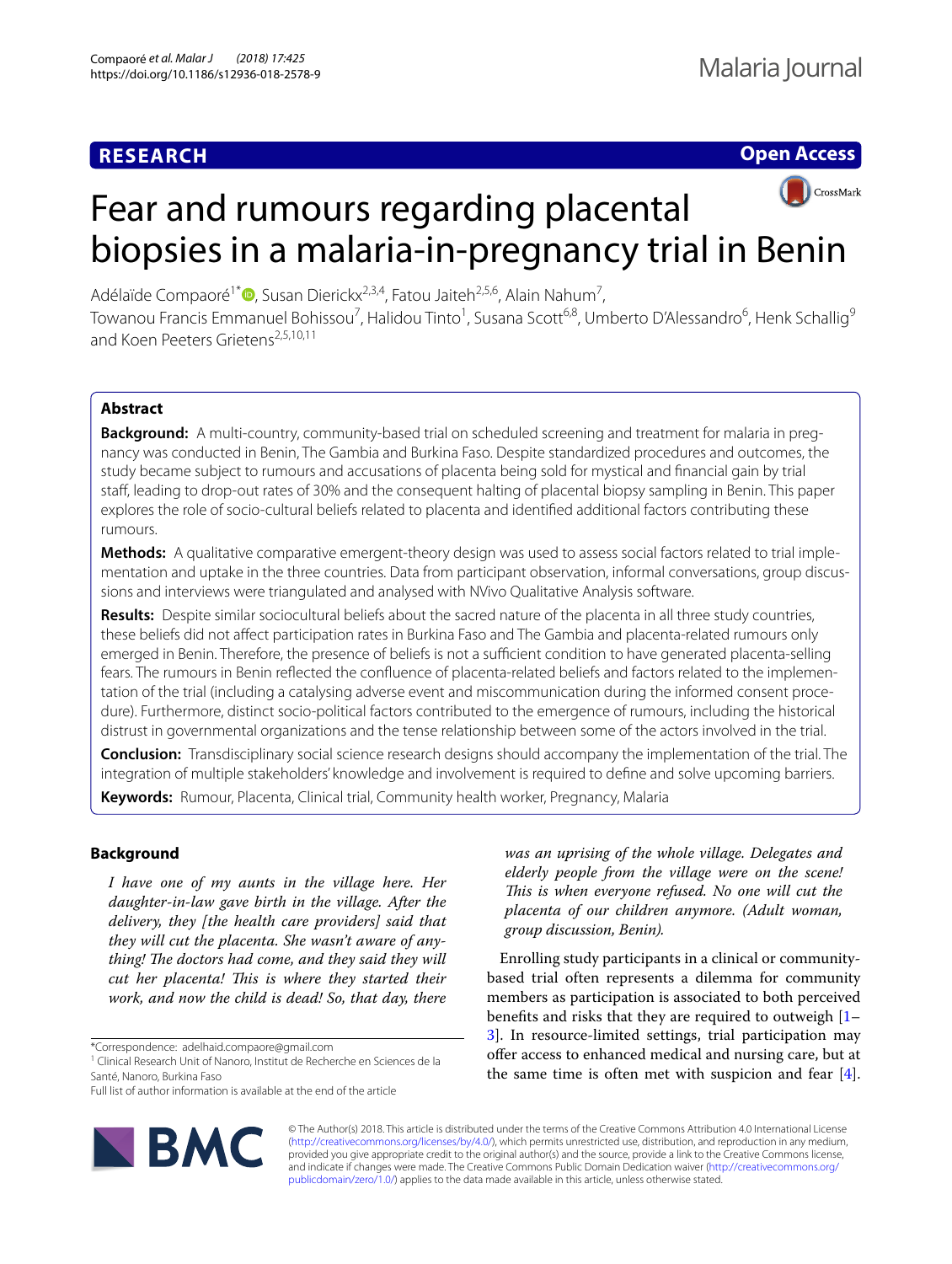A commonly reported perceived disadvantage of participating in medical research lies in the necessity of the collection of blood or other bodily substances [\[2](#page-7-3), [5\]](#page-7-4). Since colonial times, fears about body parts trade, blood-stealing, sterilization campaigns and the deliberate spreading of diseases in relation to public health interventions have been documented  $[4, 6-9]$  $[4, 6-9]$  $[4, 6-9]$  $[4, 6-9]$  $[4, 6-9]$ . The presence of rumours can undermine research ethics and infuence the relationship between communities and research institutions [\[10](#page-7-7), [11\]](#page-7-8). It has been shown that rumours regarding the collection of blood and bodily substances shape the conduct and outcome of medical research [\[7](#page-7-9)], disrupt recruitment and retention of study participants and potentially lead to research interruption [[4,](#page-7-2) [5,](#page-7-4) [12](#page-7-10)]. In Zambia, during a malnutrition trial, mothers feared that the body parts of their children had been taken and sold by the trial team [[4\]](#page-7-2). In The Gambia, recruitment was ended in a village due to concerns regarding blood-taking during a malaria treatment trial [[6\]](#page-7-5). Another example is the paper published by Pool et al. [[13\]](#page-7-11) describing how the study procedure in Manhiça (measuring a child, giving drinks and biscuits to the mother…) has been interpreted as an expectation of a child's death.

Rumours can also arise due to placenta biopsies which are frequently collected to diagnose malaria in pregnancy by histology [[14](#page-7-12)]. From a biomedical perspective, the placenta represents a specialized pregnancy organ responsible for essential functions, including fetal support, nourishment and protection [[15\]](#page-7-13). At the sociocultural level, the representation of the placenta varies according to societies. In many regions of the world, including West Africa, the afterbirth is subject to a range of continuously evolving beliefs and practices. In Nigeria, for example, the placenta is used to induce labour in traditional obstetric medicine [[16\]](#page-7-14). In China, women proft from selling their placenta to pharmacies as the organ is used as a powerful traditional Chinese medicine [\[17](#page-7-15)]. In highincome countries, such as the United States and Canada, some homebirth mothers, consume placenta in order to improve their mood and have general health benefts [[18\]](#page-7-16).

This anthropological study was ancillary to the clusterrandomized trial 'Community-based scheduled screening and treatment of malaria in pregnancy for improved maternal and infant health: a cluster-randomized trial in

The Gambia, Burkina Faso and Benin' (EU FP7 funded project, clinicalTrial.gov: NCT01941264 (10 September 2013), referred to hereafter as 'COSMIC' [ $19$ ]. The main objective of COSMIC was to develop a low-cost intervention in resource poor countries. The project wanted to determine the added value of community scheduled screening and treatment (CSST) of pregnant women (as compared to IPTp-SP alone implemented in health facilities) implemented through the community health workers (CHW) involved in community case management of malaria (CCMm). One of the trial outcomes was placental malaria which was measured by the collection of placenta biopsies. Between November 2013 and November 2015, the trial recruited a total of 4731 pregnant women across the three study sites (Table [1\)](#page-1-0). While The Gambia and Burkina Faso recruited the required 1800 women, Benin recruited only 54% (971/1800) of the targeted sample with a loss to follow-up of 29.9% (290/971) due to rumours surrounding placenta biopsies at delivery.

This study explores the reasons why—despite similar outsets and trial procedures—rumours emerged in Benin, leading to the premature ending of placental biopsies collection. This comparative study allows a better understanding of how medical research can be challenged by rumours and identify the reasons behind the emergence of rumours beyond "social and cultural beliefs".

### **Methods**

### **Study design**

Anthropological research was conducted in the three trial countries to assess social factors related to trial implementation and uptake. A qualitative comparative emergent-theory design was used, triangulating data from in-depth interviews, group discussions and participant observation, including informal conversations.

### **Study site and population**

### *Benin*

The anthropological study was carried out in 20 rural communities (15 intervention and 5 control villages) in Zinvié and Zè districts, in the Atlantic Region of South Benin. The population consists mainly of the Aizo ethnic group who live mainly from subsistence farming, producing mostly manioc, palm oil and pineapple. The most commonly practiced religions are Catholicism,

<span id="page-1-0"></span>**Table 1 Lost to follow-up of pregnant women in COSMIC trial per study site (N=4731)**

|                                | .<br><b>Burkina Faso</b><br>$(N = 1800)$ |      | <b>The Gambia</b><br>$(N = 1960)$ |     | <b>Benin</b><br>$(N = 971)$ |      |
|--------------------------------|------------------------------------------|------|-----------------------------------|-----|-----------------------------|------|
|                                |                                          | $\%$ | n                                 | %   |                             | $\%$ |
| Participants lost to follow-up | 62                                       | 3.4  |                                   | 5.8 | 290                         | 29.9 |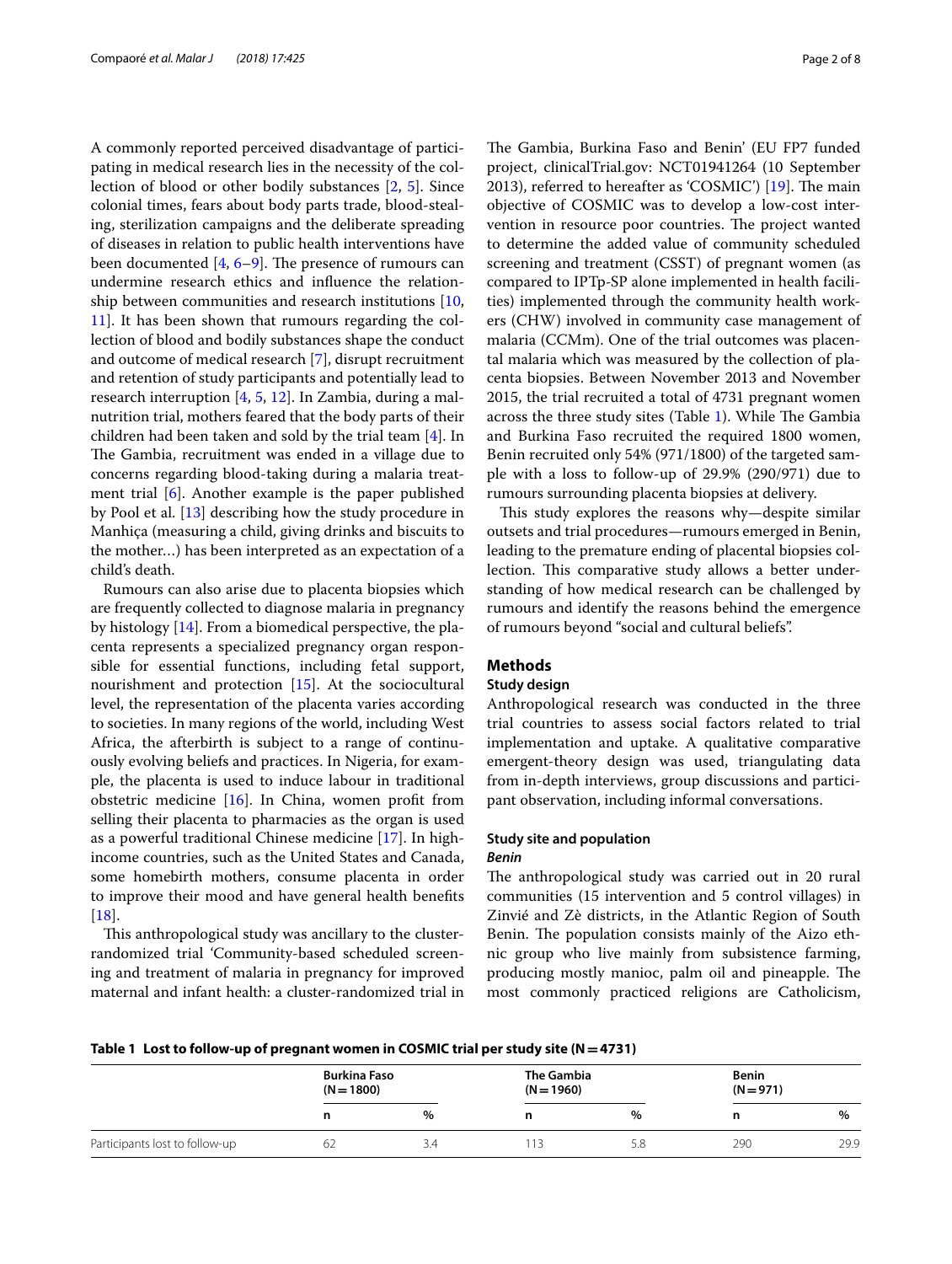*Christianisme céleste* (a new Christian church originating from Porto Novo in 1947) [[20\]](#page-7-18) and the animist *voodoo* belief system [[21\]](#page-7-19).

The governmental health system in Benin has a pyramidal structure and is divided into three levels. At the central level, there is the National Referral Hospital, at the intermediate level the Departmental hospital and at the peripheral level, there are the Zonal referral hospital, the Commune Health Centres and the Arrondissement Health Centres. In addition to governmental health centres, the health system in Benin comprises private and denominational health centres in urban as well as rural areas.

### *The Gambia*

Fieldwork was conducted in 7 intervention and 4 control villages of the Upper River Region. The population belonged mainly to the Mandinka, Serahuli and Fulani ethnic groups, with the majority practicing Islam. Village inhabitants mostly lived of subsistence farming of groundnut maize, sorghum, cattle rearing and remittances received from relatives who migrated to urban parts of The Gambia or abroad.

### *Burkina Faso*

Fieldwork was carried out in the rural department of the central-western region of the country, in the Nanoro health district, located at 85 km from the capital city Ouagadougou. The anthropological study was conducted in 12 intervention and 1 control villages. The population is rural, predominantly of Mossi ethnic group and practicing Islam. They rely on subsistence farming and animal husbandry [[22](#page-7-20)].

### **The objectives and procedures of the COSMIC trial**

The COSMIC trial aimed to establish whether maternal and infant health can be improved by implementing CSST of malaria among pregnant women by CHWs [\[19](#page-7-17)]. Pregnant women in their second trimester were identifed and enrolled by trained study nurses in the trial during their frst antenatal care (ANC) visits where they received their frst dose of intermittent preventive treatment with sulfadoxine-pyrimethamine (IPTp-SP). Community consent was obtained after sensitization meetings and pregnant women provided individual signed informed consent (by thumb print and the signature of an independent witness in case of illiteracy). An assent form was completed for pregnant women younger than 16 years of age (in The Gambia) or not considered as an adult (i.e. under 18 and not married in Burkina Faso and Benin).

After inclusion in the trial, women in the intervention arm were followed up at home on a monthly basis by CHWs and encouraged to attend ANC for subsequent IPTp-SP. During these visits, a malaria rapid diagnostic test (RDT) was performed by the CHWs and positive women were treated with artemether-lumefantrine (AL). All women (intervention and control arm) were encouraged to deliver at health facilities in order to collect blood samples for haemoglobin measurement and to detect malaria just before delivery. A placenta biopsy was collected at delivery and the new-born was examined. For women not delivering in a health facility, study nurses visited them whenever possible at home to collect the same information and biological samples as obtained at health facilities.

### **Data collection**

### *Participant observation and informal conversations*

Participant observations consisted of participating in everyday activities in the communities and observing the implementation of the trial. Reiterated informal conversations with community members were carried out both with women who participated and women who did not participate. The informal nature of these methods leads to an in-depth understanding of sensitive topics such as witchcraft, rumours and trust in the research team.

### *Interviews*

Interviews were conducted with community members and health staff of the study team (Table [2](#page-2-0)). No formal interviews were done with participants who refused to

### <span id="page-2-0"></span>**Table 2 Overview of collected data**

| <b>Participants</b>          | <b>Interviews</b> | Group<br>discussions |
|------------------------------|-------------------|----------------------|
| Participants Benin           |                   |                      |
| Women                        | 25                | 4                    |
| Men                          | 3                 | 1                    |
| Village chiefs               | 11                | $\Omega$             |
| <b>Traditional healers</b>   | 4                 | $\Omega$             |
| Midwives                     | 1                 | $\Omega$             |
| Community health workers     | 19                | $\Omega$             |
| Research team members        | 7                 | $\Omega$             |
| <b>Total Benin</b>           | 70                | 5                    |
| Participants Burkina Faso    |                   |                      |
| Women                        | 14                | 5                    |
| Community health workers     | 13                | $\Omega$             |
| Total Burkina Faso           | 27                | 5                    |
| Participants The Gambia      |                   |                      |
| Women                        | 9                 | 3                    |
| Men                          | $\overline{4}$    | $\mathfrak{D}$       |
| Traditional birth attendants | 3                 | $\Omega$             |
| Community health workers     | 4                 | $\Omega$             |
| Village chiefs               | 6                 | $\Omega$             |
| Total The Gambia             | 26                | 5                    |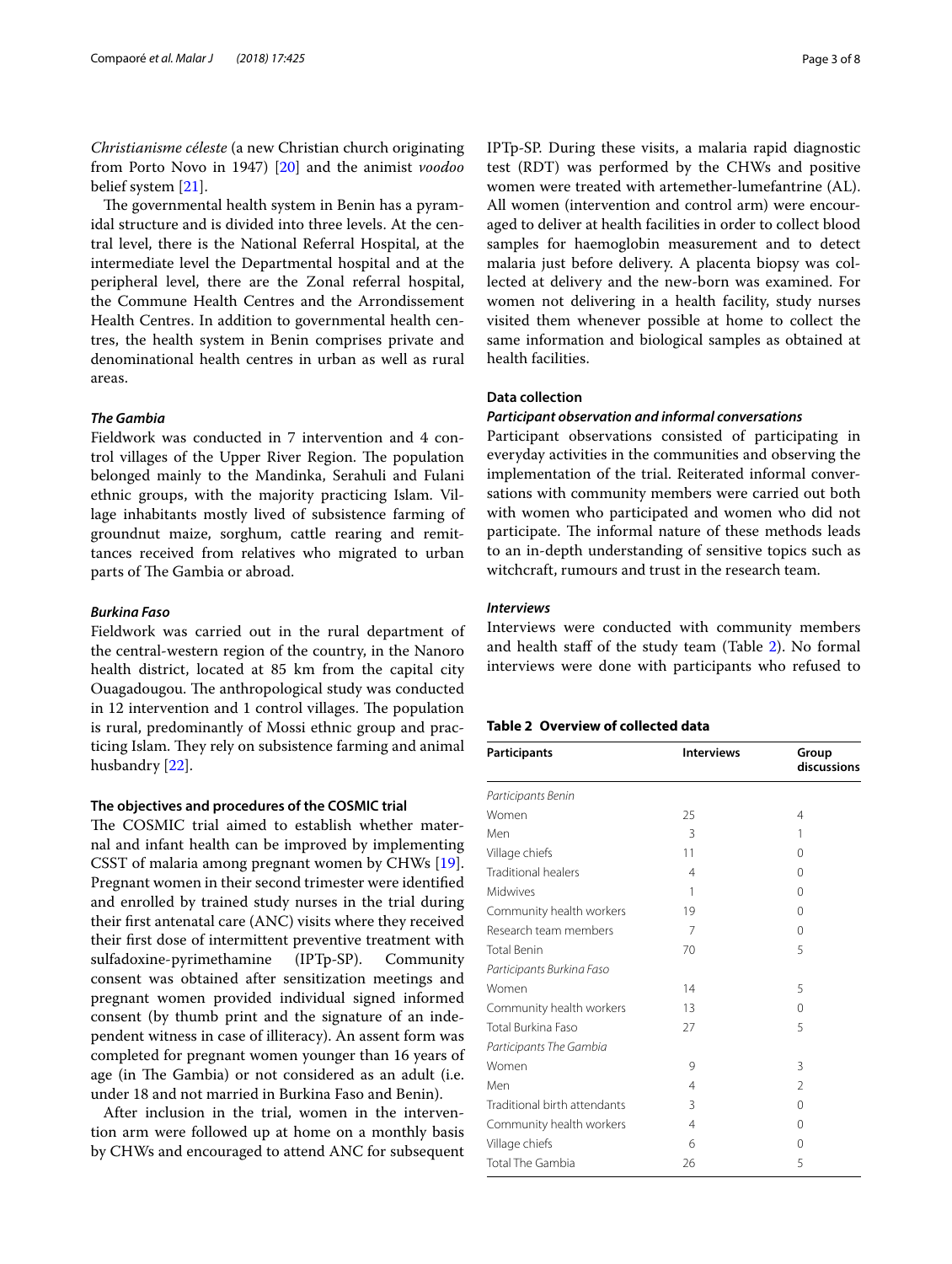participate in Benin because of the precarious situation. Interviews were recorded and fully transcribed. When not possible or inappropriate, given the sensitive nature of the topic discussed, the conversation was not recorded but the content was written down immediately after the interview. Interviews were mostly carried out in the local languages.

#### *Group discussions*

Group discussion were recorded and fully transcribed (Table  $2$ ). The participation of different members often enriched the data by providing diferent points of view in a discussion.

### **Sampling**

Following the principle of gradual selection, initial sampling in all three countries was purposive. As the study developed, informants were theoretical selected (in accordance with emerging results/theory) and categorized in relation to relevant criteria (e.g. gender, age, socio-economic status and decision to participate). In order to increase confdentiality with respondents and consequent reliability of the data, snowball sampling—sampling using participants to identify additional respondents—was used.

### **Data analysis**

In accordance with the research strategy, preliminary data from the observations, informal conversations, interviews and group discussions were collected and analysed to inform the question guide; further data collection was then conducted to confrm or refute temporary results until saturation was reached. Data were systemized and analysed with NVivo Qualitative Analysis software (QSR International Pty Ltd. Cardigan UK). Illustrative quotes are presented in Table [3](#page-4-0) and are selected based on the richness of information on a particular topic presented in the text.

### **Ethics**

This anthropological study was approved by the *Comité National d'Ethique pour la Recherche en Santé* in Benin (number 059/MS/DC/SGM/DFR/CNERS/SA), the *Comité d'Ethique du Centre Muraz et le Ministère de la Santé* (CERS) in Burkina Faso (number 017-2014/ CE-CM); MRC Scientifc Coordinating Committee and The Gambia Government/MRC joint Ethics Committee (SCC number 1335); and by the Institutional Review Board of the Institute of Tropical Medicine, Antwerp, Belgium. The interviewers followed the Code of Ethics of the American Anthropological Association (AAA) [[23\]](#page-7-21). All interviewees were informed before the start of the interview about project goals, the topic and type of

questions as well as their right to decline participation or to interrupt the conversation at any time. Anonymity was guaranteed and confdentiality of interviewees assured by assigning a unique code number to each informant. Verbal instead of written consent was preferred as requesting the subject's signature could have been a potential reason for mistrust.

### **Results**

### **Description and progression of the rumours** *The onset of rumours*

In Benin, soon after the start of the trial, people started accusing the research team of selling trial participants' placenta for fnancial gain and/or for sorcery purposes in the benefit of the trial staff themselves or the unknown buyers of the placenta. The placenta was said to be offered to *Mami Wata*, the goddess of the sea, for personal riches. Due to this offering, people feared that they would lose their new-born baby before the age of 5 years (Table  $3$ ). These rumours substantially affected the placenta biopsy collection of the trial. The intensity of these concerns and rumours gradually grew and intensifed with the progression of the trial.

### *Occurrence of an adverse event*

The impact of these rumours on the trial grew after the death of a baby whose mother was enrolled in the trial. Before delivery the pregnant woman was referred to a higher level of health care (the district health centre located in Abomey-Calavi) since complications were expected. However, the pregnant woman and her relatives choose not to follow the referral advice and decided to attend a diferent peripheral health centre where the delivery was assisted by a less qualifed auxiliary nurse in absence of the midwife. When the research team arrived at the health facility to collect the placenta biopsy, health staff had already given the placenta to the family. The trial team requested the placenta for a biopsy and performed the biopsy without the parents observing the procedure. However, when family members saw the placenta in the hands of the trial team this caused anger and a threatening crowd came running to the facility.

### *Ending of placental biopsies*

Due to this unrest, the trial investigators decided to stop collecting placenta biopsies in Benin and continue to with the collection of data on secondary outcomes. Several meetings were held with health authorities (The National Malaria Control Disease (PNLP) and the Minister of Public Health) as well as with representatives of the 18 trial communities. In order to increase participation levels, door-to-door sensitizations were done by the CHWs to inform community members that placenta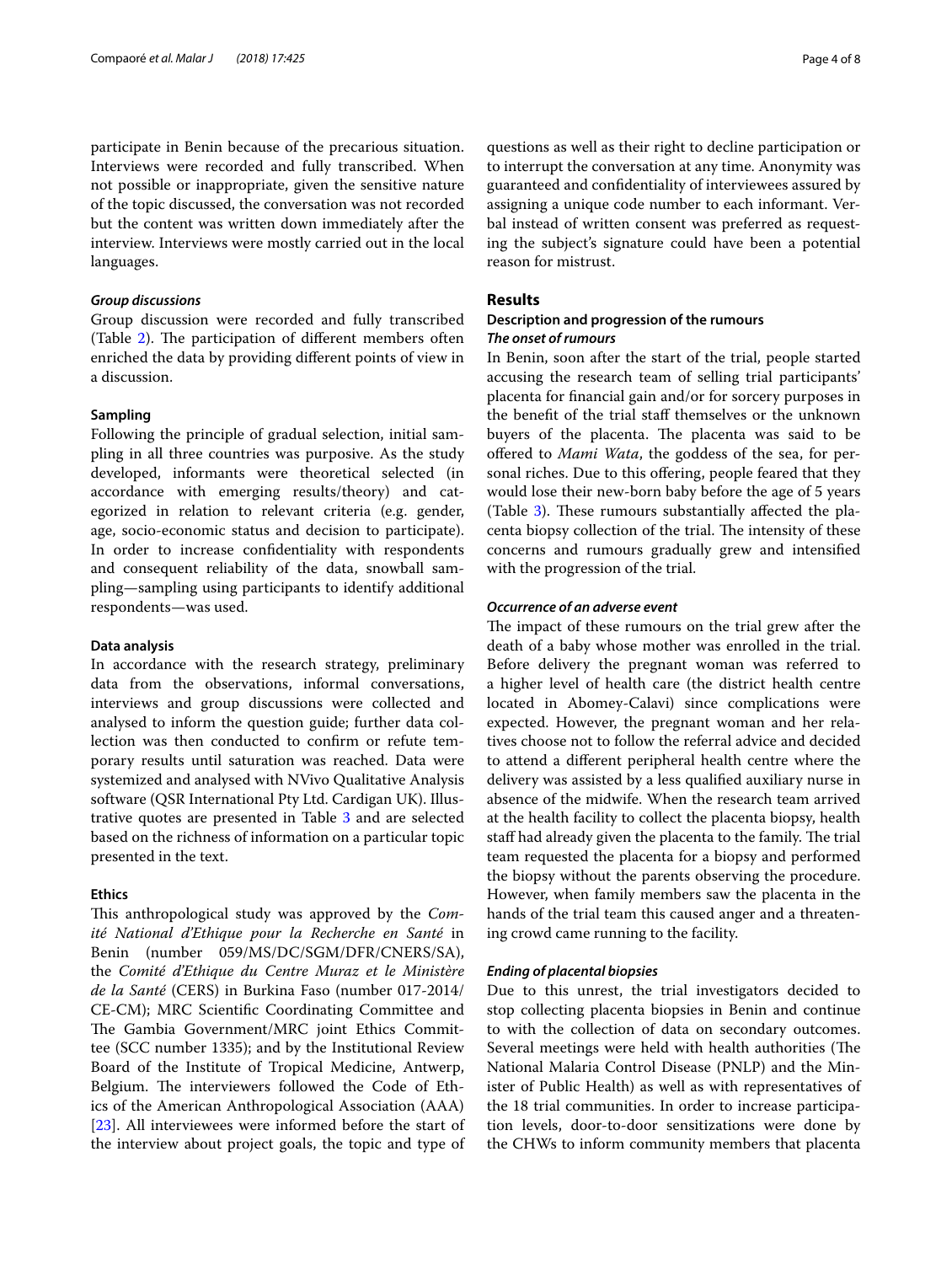### <span id="page-4-0"></span>**Table 3 Illustrative quotes from research in Benin**

#### *Description and progression of the rumours*

She has heard people say that as soon as you go to a health centre for care, there are some people who will receive you. They will take your name and will make you sign a paper. After that they will take some of your blood. And as soon as you give birth, they will cut the placenta of your child and analyse it. They will wait until the child is fve years old. After these fve years, the child will die. (…) We refused that. (Community member, woman, interview)

They have formed an association. In this association, if a woman agrees, after childbirth, a bit of the child's placenta will be cut off and analysed. (...) Our parents have never done these kinds of analyses to us. Our parents never did that! That's why, when they came here, we said we will kill them and sent them all away. (Community member, woman, group discussion)

#### *Placenta beliefs and rituals*

- The placenta means the rope through which the child comes into the world. Each 'koukin' has its ritual according to the day the child was born on and these are things that must be respected. Otherwise it afects the child. (Traditional chief, man, interview)
- After childbirth, so that the child is well loved by his family's members, one does not immediately bury his placenta. It is hung somewhere in the house and its smell evaporates throughout the household. There, the child is loved by all the members of his family. Wherever he goes in this family he will be loved by everyone and we will know that he is really born from this family. (Community member, man, group discussion)

*Implementation of informed consent procedures*

- …This is related to life and death. The placenta is the part of death. If we do not give the part of death now, immediately death will hit the child and therefore the woman. That's why we have to give a part to death…Do not use vulgar words to talk about this (placenta)! When you say "koukan, e nan kan", this means "we will cut the placenta". But we do not cut... You want to take the part of death. So instead of saying "e nan kan" (...) we must find the subtler words. (Researcher, man, informal conversation)
- I cannot accept that my wife is called in secret to raise awareness. Worse still, when these women go into consultation, they are given 20.000 CFA [35 USD] in secret, and they are now forced to join the project. It was the straw that broke the camel's back. Our health centre has been closed for at least three months, and it is now that it started working. So, it's like a conspiracy between midwives and pregnant women. If it's like that, there's enough to suspect bad intentions. (Community member, man, informal conversation)

#### *The political involvement of CHWs*

It means that the CHW also forget some things; man should not put many things in the nostrils; it will sufocate them, and yet: that's their problems. I explain that to them because, politics spoils a lot of things. Politics spoils a lot of things. A lot, you cannot imagine. You have been chosen to prick pregnant women and to draw blood, and also to give medicine to children, and you put yourself in politics… There are people who have even said that vaccinators will not come to their homes because those are in the opposition and what will they [vaccinating agents] do in their homes? They will put strange things in their children's mouths. (Village chief, man, interview)

#### *Health system factors*

- The vaccinations we give to children are free things. We do not pay before making these vaccinations and yet, there are some people who refuse that because when children are vaccinated like that, they start having illnesses and parents spend a lot fnding treatment; That's why there are people who refuse things that are given for free… (Community member, man, group discussion)
- Last time, vaccinators went from house to house to vaccinate my children. A few days later, these children all became ill. I took them all to the hospital to be cared for. I arrived in the centre, but no one was interested in us. They even told me to take my children home, that they do not even know where we got these diseases. I was really unhappy that day since it is they who sent us these agents to vaccinate our children. And why, if there is afterwards a problem, and we come to see them, they refuse to take us? We cannot accept these kinds of things. That's why, if there is a project that comes, and we are not informed, we take our guard to not fall into their traps. (Community member, man, informal conversation)
- In health centres, in maternity ward, what happens? It's just like, since COSMIC people have invaded their work, their business does not work as before; I did not understand why; because there is a medicine there, that COSMIC people give to pregnant women free of charge. And this medicine is also available in health centres. It seems to me that they sell these drugs. (Village chief, man, interview)

biopsy was not required anymore. Door-to-door sensitizations proved successful in certain villages but in others people remained sceptical, questioning the sudden change in protocol. The change in protocol confirmed people's fear: why this sudden change when the biopsy was so important at the start of the trial? Consequently, recruitment remained low, and the trial ended prematurely in Benin on the 30th of September 2015.

### **Underlying contributing factors of the rumours in Benin** *Placenta beliefs and rituals*

Among diferent ethnic groups in all three countries, the placenta is sacred and symbolically represents as well as determines the future of the new-born (Table [3](#page-4-0)). It is seen as part of the infant and rituals are carried out to prevent this sacred part to be used to harm the child.

In Benin, there are diferences in the rituals between families but a common feature is the requirement of storing the complete placenta in a humid place to stay 'fresh'. When placed in a 'hot place', the child is expected to become a 'hot' choleric person inclined to delinquency, further impacting the well-being of the entire family. Interestingly, similar beliefs and rituals about the link between placenta and the child's well-being are also common among the ethnic groups participating in the trial in Burkina Faso where the placenta is called *sagado* or *regedo* (a piece of dirt) and buried in a pot in places considered to be 'dirty' (e.g. bathrooms, garbage dump)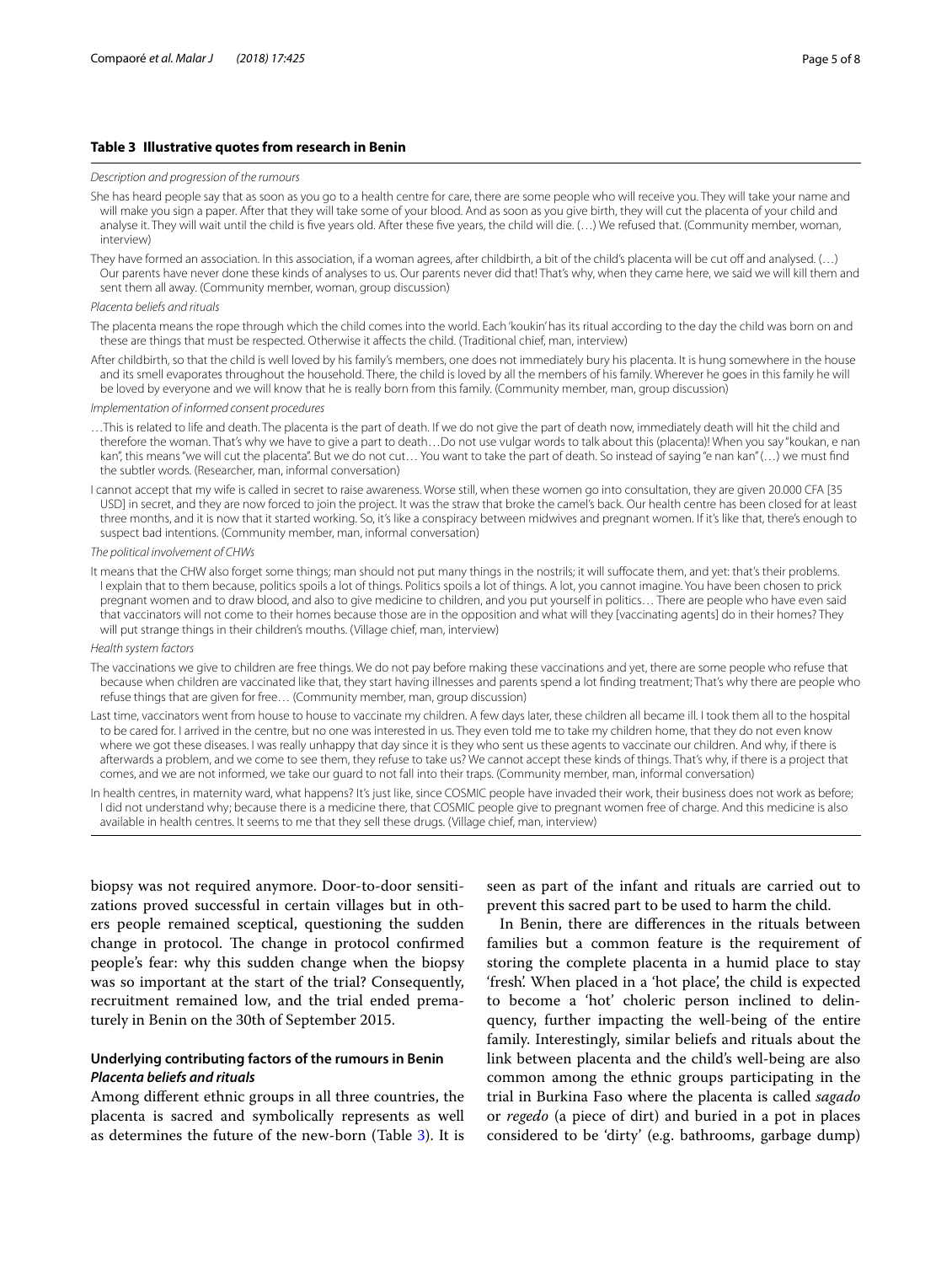as contamination by water or ants would give the child ear pain. In The Gambia, some ethnic groups burry the placenta inside the compound in order to prevent the use by evil spirits. Rituals regarding placenta in The Gambia are carried out by women.

### *Uncertainty and the implementation of informed consent process*

Although the research team invested substantially in the informed consent process, several problems were related to miscommunication. First, during the initial community sensitization meetings the study team translated 'the analysis of the placenta' in the local language as 'preparing' the placenta (Table [3\)](#page-4-0). In the local language, the term 'cook' refers to medical 'analysis' and it is used by medical staff for the analysis of blood, urine or stool. Community members frequently interpreted, 'analysing' the placenta as 'cooking' the placenta. This translation gave the impression that the placenta would be placed in a 'hot place' thereby violating community member's belief that the placenta should only be stored in cold places. Second, despite multiple community sensitization meetings and the informed consent procedures, the relevance of placenta biopsy still remained unclear to potential study participants, further leading to doubts regarding the intention of the researchers. Third, the individual informed consent procedure was carried out with the pregnant women at the health centre (Table [3](#page-4-0)). Despite the fact that men are in charge of the placenta and the rituals related to it, they were not involved during the consent procedure leading to further uncertainty. Last, there was a misunderstanding about the feedback of the study results. The research team was criticized by the community for not being able to provide immediate results of the placenta biopsies: according to them it was said that the research would allow them to know whether or not the baby was sick.

### *Community Health Workers' role and relationship with community members*

For the CHWs, trial activities represented an additional workload which prevented them from carrying out their daily activities and employment. Their involvement in the trial constrained their previous activity (i.e. home visits for sick children), whilst the compensation provided for this additional work load was seen as insufficient.

CHWs had an ambiguous position in relation to the trial and communities. Many CHWs were actively involved in political activities, which prevented the sensitization and engagement of community members supporting a diferent political party (Table [3](#page-4-0)). In general, politicians in the area were distrusted as they were accused to use all possible means (including occult practices) to achieve their objectives. These tensions were more outspoken during the implementation of the trial due to upcoming political elections: some communities believed that placenta biopsies would be used by the president to renew his mandate in office. The fact that CHWs often had a higher socio-economic status than most community members increased the distrust.

### *Health system factors*

The governmental health care, which at community level provided e.g. vaccination or medicines' distribution for free, was generally distrusted by the communities (Table [3](#page-4-0)). A common expression in the study area was that '*nothing is for free, something is always hidden behind it'*. There were previous negative experiences (including the occurrence of an adverse events after a mass drug administration) with governmental health interventions in the study area. Consequently, the free medication and health services offered as part of the COSMIC trial caused concerns among local communities.

### *Actors in generating and spreading the rumours*

At the beginning of the study, the public maternity services were asked to contribute to the study by helping with participant's recruitment and providing ANC services. For this purpose, an agreement between the local research institution and the public health services was signed. However, during the implementation of the trial, the relationships between some local partners deteriorated. Pregnant women enrolled in the trial received services and medication free-of-charge, while several midwives normally earned some pocket money by selling drugs in case of stock outs. These difficulties led to a general dissatisfaction, contributing to the generation and spread of rumours by the government health staf (Table [3\)](#page-4-0). Moreover, also private health practitioners were involved in the spread of rumours in order to discourage community members to attend government health services and instead visit their private health facilities.

### **Discussion**

This comparative anthropological study on the implementation of a malaria in pregnancy trial in The Gambia, Benin and Burkina Faso focused on factors contributing to the premature ending of CSST trial in Benin due to rumours of placenta-selling. Considering the fact that the placenta occupies a key position in giving meaning surrounding birth in all three countries, these 'beliefs' did not provide an adequate explanation for the emergence and spread of the concrete rumours that afected the trail in Benin. Instead, the confuence of socio-political power relations, economic inequality, socio-cultural dynamics,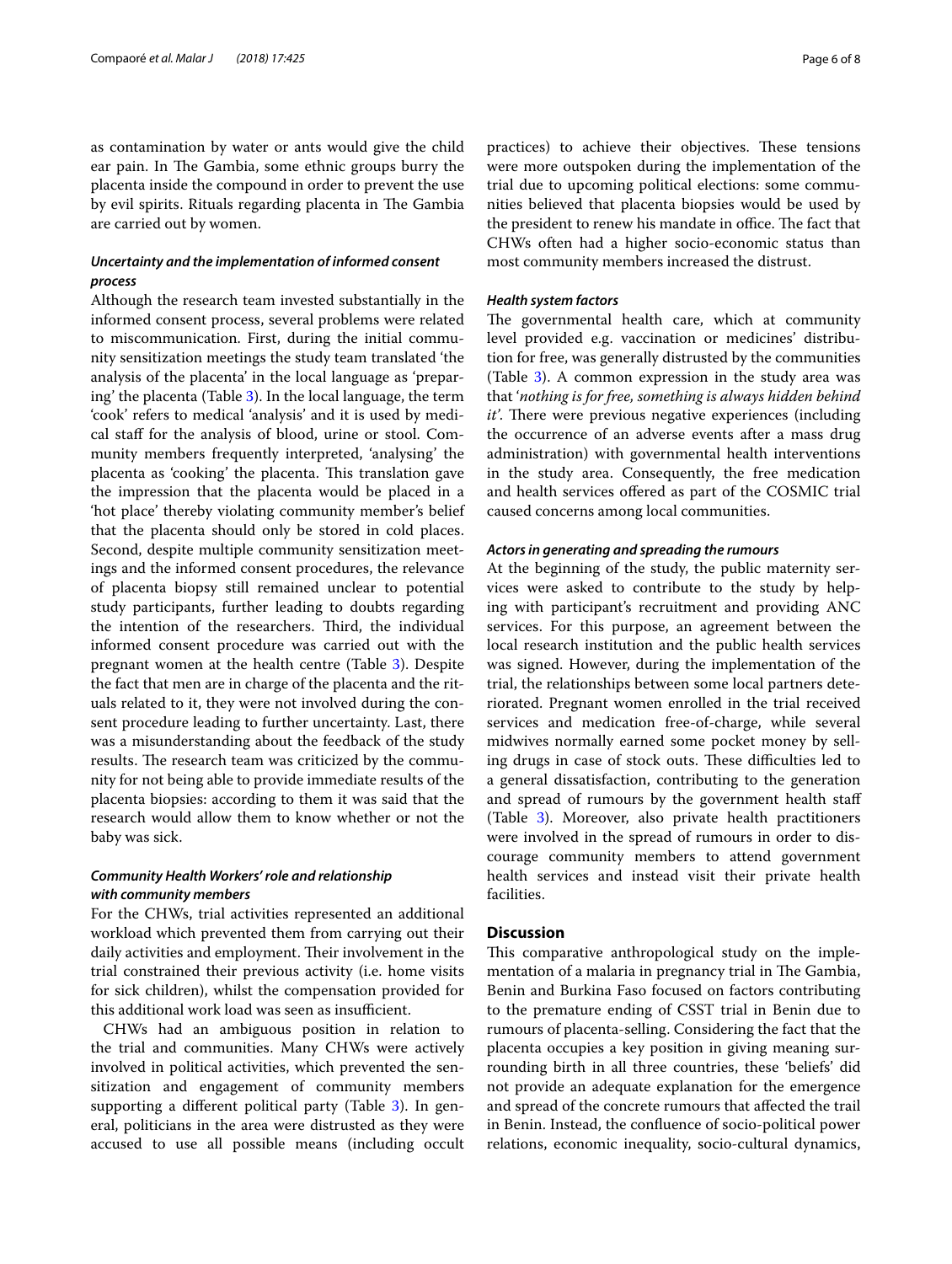informed consent procedures, and a catalyzing adverse event led to the decline of the trial in Benin.

Fears related to the collection of bodily substances and/ or medication received in clinical trials are common [\[2](#page-7-3), [5\]](#page-7-4), and mostly refected in the fear of blood selling, trade of body parts, sterilization campaigns and the deliberate spreading of diseases. Sensitivity around the placenta was, therefore, to be expected in the three trial sites.

Determining underlying additional factors, however, were not accounted for or foreseen in the trail set up. The already existing distrust towards the current government, contributed to the generation of rumours due to the close collaboration of the trial with the ministry of health and the political nature of some of the—party afliated— CHWs. Existing socio-economic inequality apparent, for example, in the relatively better living conditions of some CHWs, was an additional key element acted out through the placenta-selling accusation, as has been shown to be the case for sorcery accusations across sub-Saharan African countries [[24](#page-7-22)[–26](#page-7-23)]. As such, the incentives the CHWs received as remuneration for their work in the trial, were interpreted as *'*the price of the placenta' by other community members. Furthermore, the ambiguity created during the informed consent process, related to the challenging translation of technical terms allowed for misinterpretation. This raises the importance of translation in medical research, especially when they are carried out among population with low literacy rate and with various dialects [[27](#page-7-24)]. Correct translations might be costly in terms of time and money, but should be considered while developing the research proposal and intervention. Less obvious, however, was the fact that the informed consent process did not target men in the community who, nevertheless, were traditionally key in handling the placenta after birth in Benin unlike the defned female responsibilities in the research settings in The Gambia and Burkina Faso. As could be expected women were targeted in a pregnancy trial and not their husbands.

The added value of community engagement, for example in the form of community sensitizations and Community Advisory Boards (CAB), has been suggested in order to allow (i) appropriate translation and implementation of informed consent procedures and (ii) improve mutual understanding of research purposes between research teams and local communities [\[3](#page-7-1), [27\]](#page-7-24). It should be taken into account that engagement with community members always implies engaging with existing social relations and hierarchies and careful considerations should be made regarding the representativeness of communities [\[3](#page-7-1), [28–](#page-7-25)[32](#page-7-26)].

This analysis highlights that rumours are not the sole refection of ignorance, to be solved through 'community awareness' campaigns  $[4]$  $[4]$ . In this context, the community

awareness campaign, designed to tackle the rumours, actually achieved the opposite efect in several communities, i.e. adding further suspicions to the original intent of placenta sampling. When looking at the main actors in the spread of the rumours, the critical importance of health staff became apparent: CHWs demanding higher incentives and midwives' lack of income from privately sold drugs during ANC. These actors and related social dynamics highlight that more directed strategies are required beyond targeting 'the community' with additional 'knowledge'.

### **Conclusion**

Specifc transdisciplinary social science research designs, accompanying the implementation of the trial, and integrating multiple stakeholders' knowledge and involvement are required to defne and solve upcoming barriers. In addition to community-based ethnographic research and emergent theory approaches, communities should be involved as co-creators of the intervention and, as far as possible, as co-implementers involved. Through dialogical engagement, communities can become creative counterparts in the defnition of explanations and the search of solutions towards particular goals: they can share ideas to co-develop the project strategy. Even though these discussions are highly focused on potential and emerging barriers, dialogic engagement provides tools to contextualize programmatic expectations based on the reality of involved populations.

#### **Authors' contributions**

Coordinated the COSMIC trial: SS, AN, HT, UDA and HS. KPG and SD designed the anthropological study and supervised the work of AC and FJ. AC collected and analysed the data in Benin and Burkina Faso, SD contributed to the data collection in Benin. SD and FJ collected the data in The Gambia. AC and SD carried out the literature review. AC wrote the paper. SD made the tables. All authors read and approved the fnal manuscript.

#### **Author details**

<sup>1</sup> Clinical Research Unit of Nanoro, Institut de Recherche en Sciences de la Santé, Nanoro, Burkina Faso. <sup>2</sup> Medical Anthropology Unit, Department of Public Health, Institute of Tropical Medicine, Antwerp, Belgium.<sup>3</sup> Centre of Expertise on Gender, Diversity and Intersectionality (RHEA), Vrije Universiteit Brussel, Pleinlaan 2, 1050 Brussels, Belgium. 4 Centre for Research on Culture and Gender, Ghent University, Rozier 44, 9000 Ghent, Belgium. <sup>5</sup> Amsterdam Institute of Social Science Research, Amsterdam, The Netherlands. <sup>6</sup> Medical Research Council Unit The Gambia at London, School of Tropical Medicine and Hygiene, Fajara, The Gambia.<sup>7</sup> Centre de Recherches Entomologiques de Cotonou, Cotonou, Benin. 8 London School of Tropical Medicine and Hygiene, London, UK.<sup>9</sup> Department of Medical Microbiology-Parasitology Unit, Academic Medical Centre, Amsterdam 1105, AZ, The Netherlands. <sup>10</sup> Partners for Applied Social Sciences (PASS) International, Tessenderlo, Belgium. <sup>11</sup> School of Tropical Medicine and Global Health, Nagasaki University, Nagasaki, Japan.

#### **Acknowledgements**

We would like to thank the research team in Benin for their continuous support. We are most grateful to all community members for their time and efforts while participating in the study and their confidence in our research.

#### **Competing interests**

The authors declare that they have no competing interests.